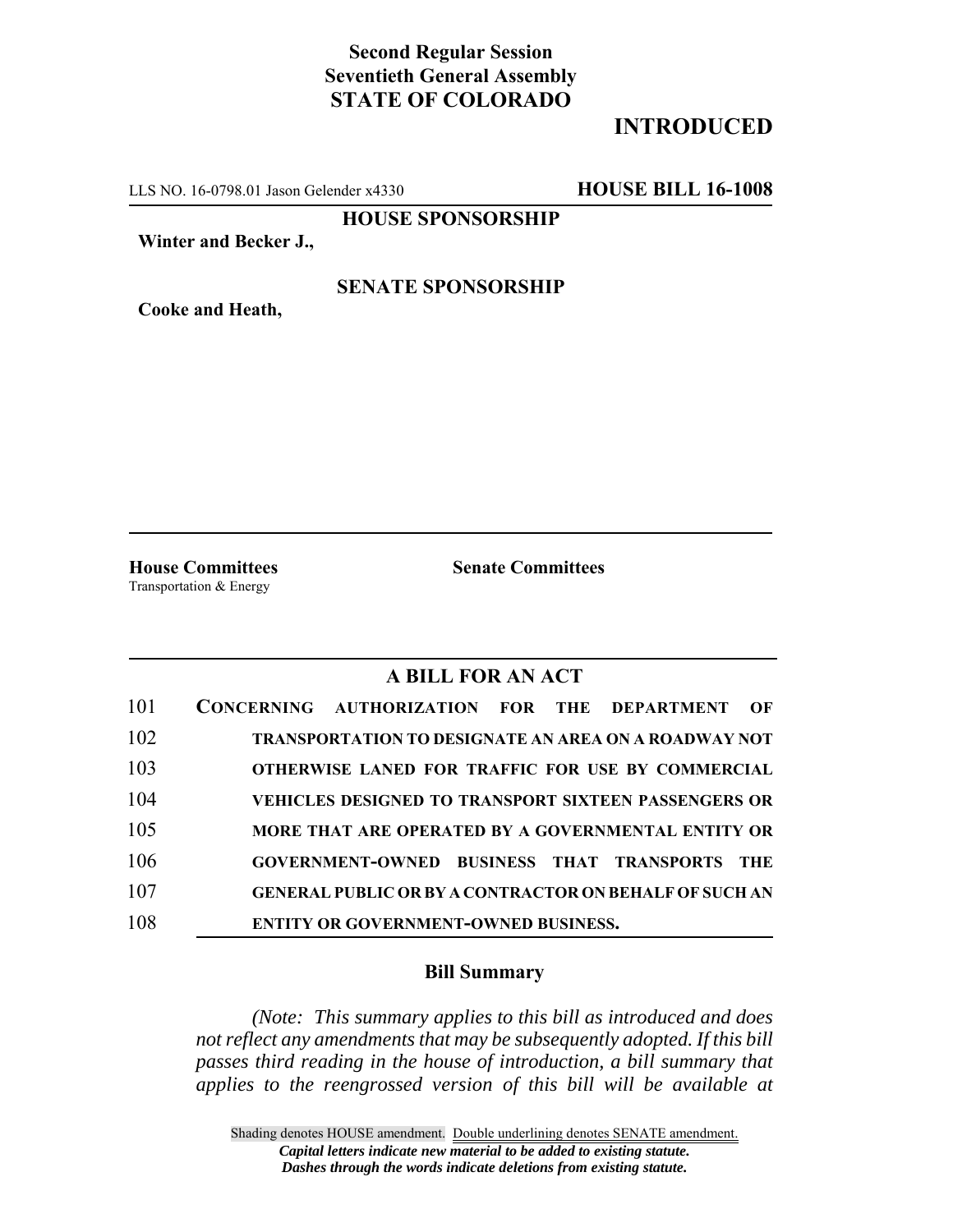### *http://www.leg.state.co.us/billsummaries.)*

The department of transportation (CDOT) is authorized to designate an area on a roadway not otherwise laned for traffic for use by commercial vehicles designed to transport sixteen passengers or more, including the driver, that are operated by a governmental entity or government-owned business that transports the general public or by a contractor on behalf of such an entity or government-owned business. CDOT must consult with the Colorado state patrol before making such a designation and establishing conditions of use for the designated area. CDOT must impose and each authorized user must acknowledge the conditions of use for the designated area by written agreement.

 *Be it enacted by the General Assembly of the State of Colorado:* **SECTION 1.** In Colorado Revised Statutes, 42-4-1007, **amend** (2); and **add** (3) as follows: **42-4-1007. Driving on roadways laned for traffic.** (2) Any person who violates any provision of this section commits a class A 6 traffic infraction THE DEPARTMENT OF TRANSPORTATION MAY DESIGNATE WITH SIGNAGE AN AREA ON A ROADWAY NOT OTHERWISE LANED FOR TRAFFIC FOR USE BY COMMERCIAL VEHICLES, AS DEFINED IN SECTION 42-4-235 (1) (a), THAT ARE DESIGNED TO TRANSPORT SIXTEEN OR MORE PASSENGERS, INCLUDING THE DRIVER, AND THAT ARE OPERATED BY A GOVERNMENTAL ENTITY OR GOVERNMENT-OWNED BUSINESS THAT TRANSPORTS THE GENERAL PUBLIC OR BY A CONTRACTOR ON BEHALF OF SUCH AN ENTITY OR GOVERNMENT-OWNED BUSINESS. USE OF SUCH AN AREA IS LIMITED TO VEHICLES AUTHORIZED BY THE DEPARTMENT OPERATING UNDER CONDITIONS OF USE ESTABLISHED BY THE DEPARTMENT. THE DEPARTMENT SHALL CONSULT WITH THE COLORADO STATE PATROL BEFORE GRANTING AUTHORIZATION FOR USE OF THE AREA AND ESTABLISHING CONDITIONS OF USE.THE DEPARTMENT SHALL IMPOSE AND EACH AUTHORIZED USER SHALL ACKNOWLEDGE THE CONDITIONS OF